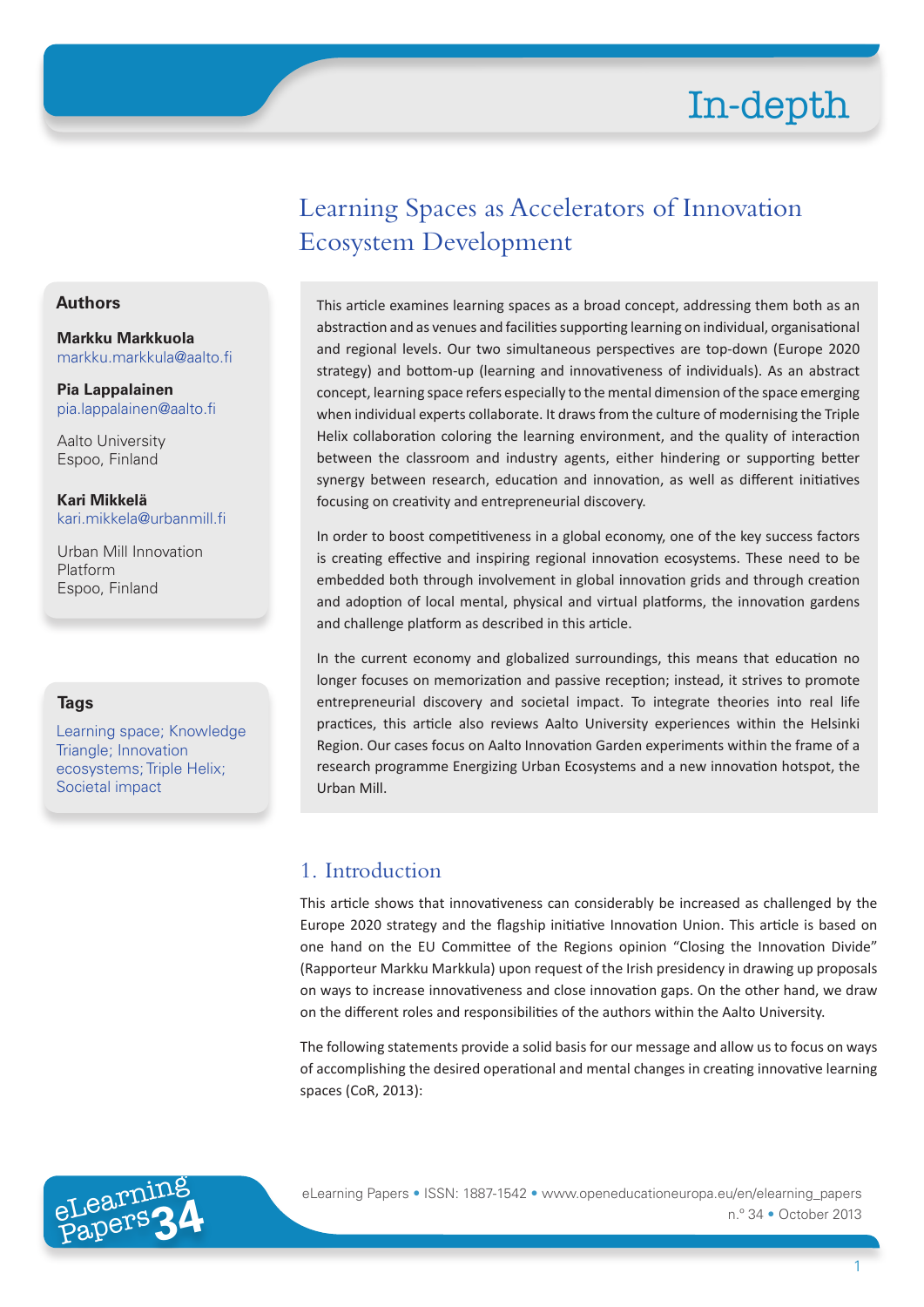- 1. Societal challenges cannot be met merely through minor adjustments and conventional management methods. Boosting renewal capital is critical to success: creativity, innovation and the confidence to innovate and reform are also instrumental for local and regional decision-makers.
- 2. The focused translation of research into practice requires a good understanding by researchers, practitioners and policy-makers of what type of research is being conducted, what issues are being raised, and how relevant research can impact local and regional issues. A new kind of knowledge triangle is needed for this, linking the world of research and science with the world of business and government through a two-way mediating service. This requires further development and active implementation of the EU Knowledge Triangle concept in strengthening the societal role of universities.
- 3. Regions need new arenas as hotspots for innovation cocreation. These could be described as "innovation gardens" and "challenge platforms", which together form prototype workspaces for inventing the future. Such venues have proved pivotal in addressing challenges of all scales, from small local challenges to major societal ones at the global level. Research, development and innovation activities are therefore required to allow piloting and creating prototypes of (a) spatial configurations with physical, intellectual and virtual dimensions, and (b) orchestration and knowledge management toolkits needed to address challenges.

In sum, we are operating on fruitful ground as many societal actors have begun to understand the immensity of the societal challenges and also the fact that tackling them requires more fundamental measures through research, innovation and structural changes than taken before. As one, research needs to be harnessed more effectively than ever to serve society with outcomes yielding practical value on local, regional as well as global scales. So-called innovation gardens could then provide the facilities for increasing innovativeness and verifying the concrete value. The following chapters describe the cornerstones in making this innovation garden a reality.

#### Knowledge Triangle and Learning

eLearning

The EU through the Council decisions and policy programmes has stressed the importance of applying Knowledge Triangle throughout the university sector, EIT European Institute of Innovation and Technology being the forerunner initiator. However, the target results can be achieved only if the

universities on a large scale create new operations increasing the synergy between research, education and innovation.

The Aalto Teaching and Education Evaluation TEE brought up interesting aspects with respect to implementing the Knowledge Triangle throughout universities. TEE brought a strong message to encourage developing innovative learning spaces on the Aalto implementation agenda (Aalto 2011):

- Aalto should target more development activities in its curriculum and learning environment initiatives, especially for the first-year studies which are essential to learning-tolearn;
- Aalto should take advantage of situations in which studies are focused on solving real life cases and many study teams include also professionals to apply lessons from the classroom to their work environment. Further, they include projects that require students to work across traditional boundaries;
- Aalto should motivate university students to effective and target-oriented studies by developing teaching methods and support systems, such as students' personal study plans, multidisciplinary study teams and virtual learning environments.

Universities must be determined in developing their academic culture, as well as operational processes and structures, if they are to meet the challenges related to their societal role. They must be able to let go of the traditional methods based on sectorization and silos. Instead, they ought to create a culture of networks and co-creation that crosses through the entire university. (Markkula, 2013)

New innovative learning spaces can be the drivers of this cultural change. Strong evidence for this can be found in the 12 university cases analysed in the "Education in the Knowledge Triangle" study. This rich collection of information from the different universities brings together a number of potential ideas and lessons on how to more effectively integrate the Knowledge Triangle with education activities. In terms of innovative spaces, the list includes the following ones (DC EAC, 2012):

- Creating rich learning environments for talent development;
- Taking an interdisciplinary approach;
- Embedding the entrepreneurial culture throughout the higher education institution;
- Transforming working environments and widening access;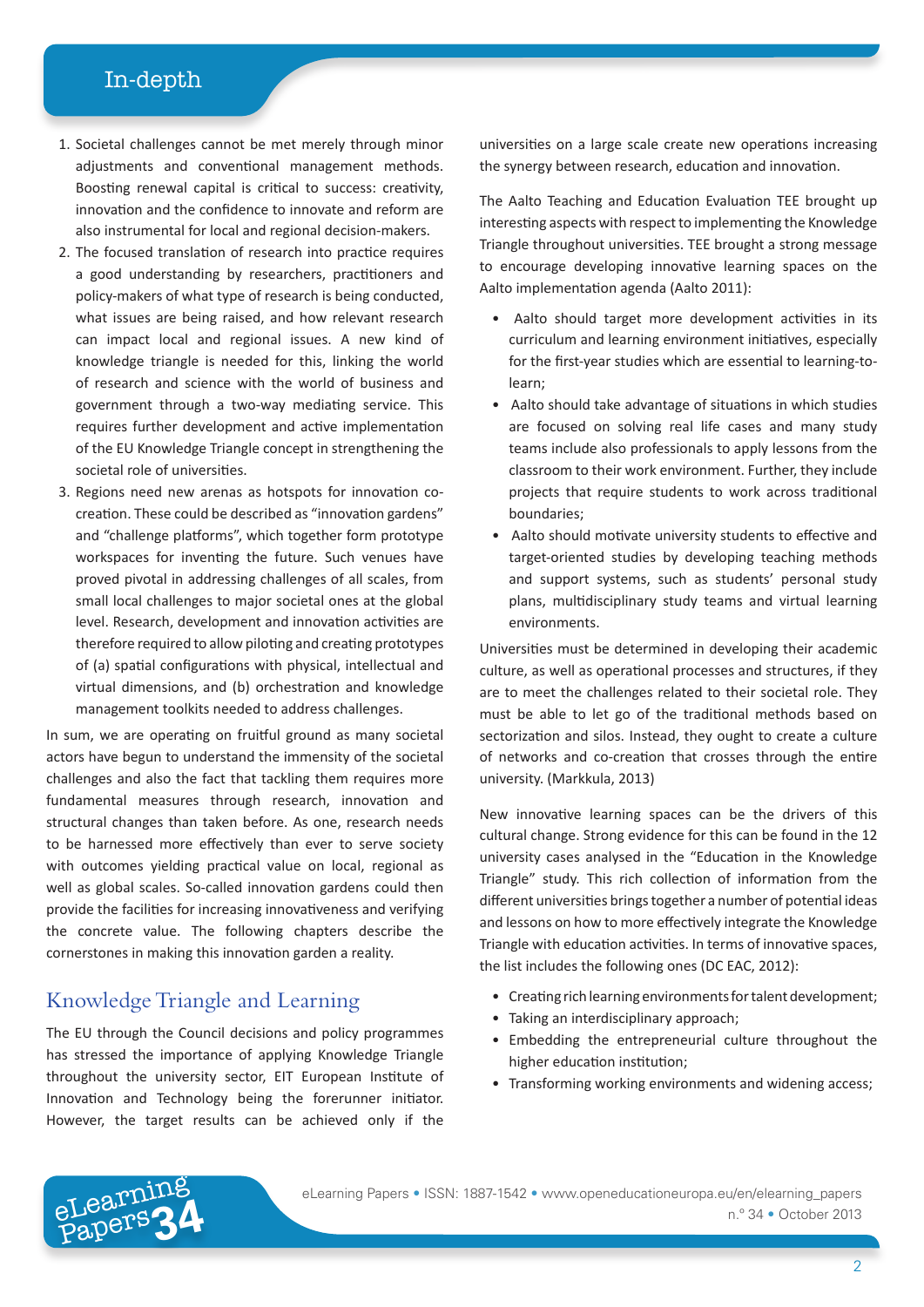• Embedding evaluation and monitoring of the impact of activities related to the Knowledge Triangle in the university strategy.

In result, certain principles call our attention, involving both learners in degree programmes and working life professionals with extensive experience. Motivated people lie at the centre of innovation policy. People create innovations and therefore innovation is, above all, a human and social process. The factors that affect innovation are not confined to within organisations: the most significant drivers of the innovation process at different stages often emerge through human interaction at various interfaces. These motivational factors are so crucial that a deeper review of theories and knowledge of human interaction and motivation are needed.

#### 3. Human Interaction as a Learning Space

Besides the regional and societal structures presented above, innovation activities also require a healthy and supportive socio-cultural environment that nourishes new-creating activities and individuals' motivation. On the organisational level, innovations rest on education and lifelong learning that allow people to live up to their full potential, and on networks which provide the so¬cial capital necessary for research and development. Networks present themselves as organisational structures but also as resources promoting communication, trust and understanding, thereby facilitating innovation activities. Networks also serve as a means to learn, individually and organisationally, by offering forums for sharing information, exchanging best practices, and learning from one another. (Arhio, 2007)

Therefore, in order to optimize creativity, agility and efficiency, organisations are to sustain and foster the intellectual and mental capacity of their personnel to encour¬age them to constantly give their utmost best. Unfortunately, it is too often ignored that the build-up of organisational capability calls for trust and communality, and employee autonomy. (Kultanen, 2009) Trust allows group members to tolerate mistakes, which is an important stepping stone in securing organisational growth, renewal, and innovation activities. A climate that does not accept errors and imperfec¬tion cannot be creative. (Åhman, 2004)

Innovativeness in work communities builds largely on group diversity where the members are highly oriented towards common goals. Appreciation of diversity and criticism are

instrumental in reducing unnecessary group conformity or groupthink and in giving a boost to group performance and especially creative thinking. (Korho¬nen-Yrjänheikki, 2011)

At times organisations unintentionally jeopardize or hinder creativity by allowing or setting barriers to innovation activity. These barriers stem from excessive control, too frequent or inappropriately targeted assessment, a patronizing atmosphere, or con¬stant rush. Too much control and monitoring tends to restrain new-creating activities by instigating fear of failure or mistakes. Anticipation of negative outcomes paralyzes productive action, whereas feelings of safety unleash potential and promote learning. (Goleman et al., 2001)

Motivation constitutes a key factor in learning. It stems from various factors: the student's interest and ability, the timeliness and stimulation of the learning content, the inventiveness and utility of the pedagogy, and the safety and positivity of the environment. We examine ways in which universities can elicit students' intrinsic and extrinsic motivation by paying particular focus on learning spaces. (Korpelainen, 2011)

Affecting an individual's motivations is important since adults learn what they want to learn, and because they have different learner styles. Ideally, education facilitates a permanent capacity change that comprehensively alters individuals' action, habits and competences but also emotions and aspirations. To bridge the gap between the students' starting level and the envisioned, individually-targeted level of ability, we advocate learning that increases ownership, empowerment and freedom to experiment and learn through trial and error. The new types of learning spaces described in this article also promote selfactualization and self-management techniques. (Cagiltay, 2008)

The investment in experiments on novel approaches to learning facilities serves aims that are two-fold. On the one hand, universities are concerned with the holistic development of students' professional skills and identity, directing pedagogic attention to abilities such as entrepreneurship. On the other, higher education institutions are to meet challenges related to societal development. The two aims are intertwined as societal impact can only be achieved by individuals with certain professional qualifications.

Universities need to set ambitious targets to change. As an example to bolster new approaches to learning and pedagogy through strong student motivation, Aalto has defined values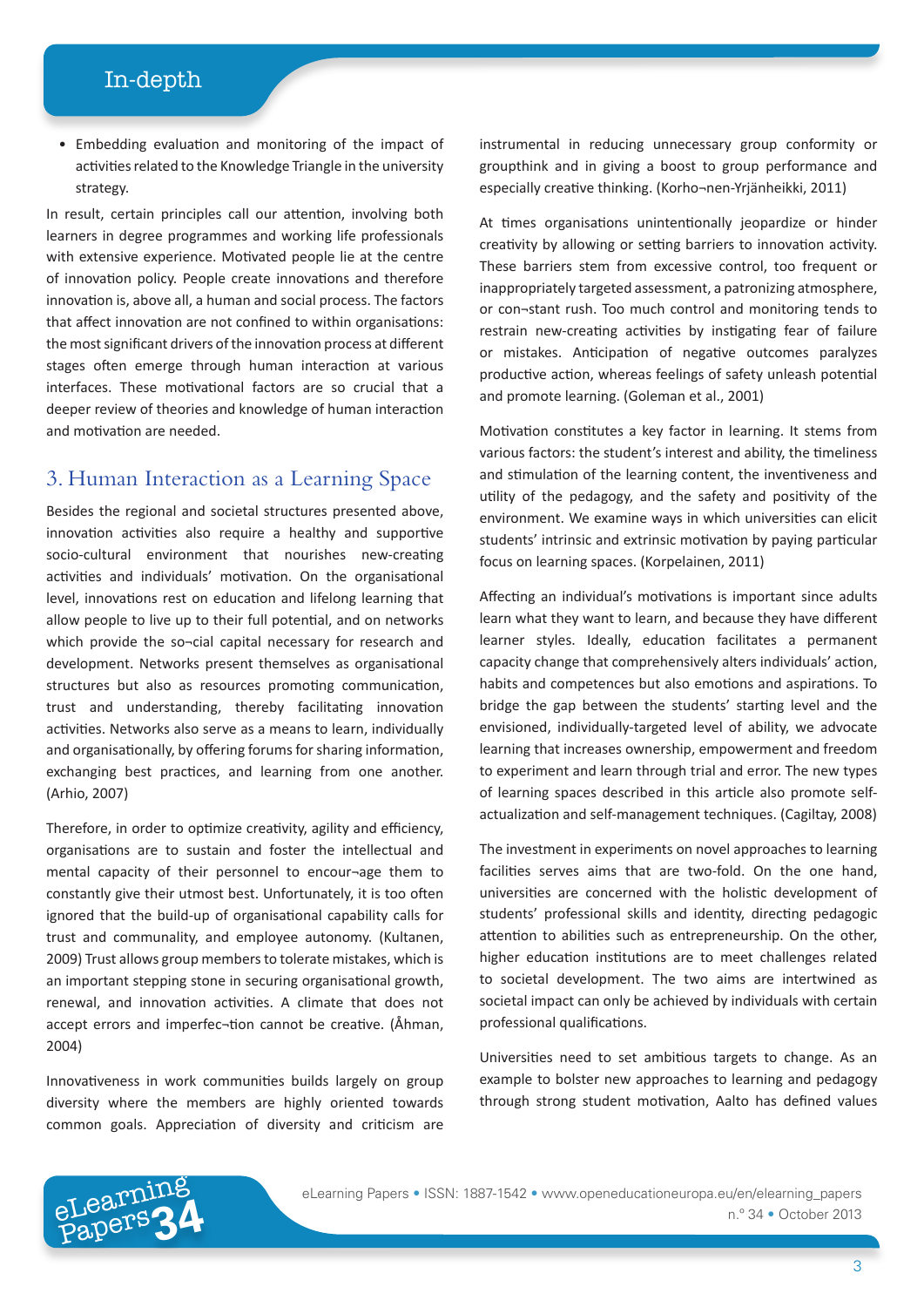that allow individuals to thrive and succeed, also through trial and error:

Aalto University Values (Aalto, 2013):

- Passion for exploration
- Freedom to be creative and critical
- Courage to influence and excel
- Responsibility to accept, care and inspire
- Integrity, openness and equality

#### 4. The Impact of Digitalisation

Everyday life practices within the last twenty years have changed dramatically, especially with respect to information and knowledge. Digitalisation drives change in all global business, and convergence towards digital services is speeding up. This phenomenon has already had a huge impact on education systems. The bases of learning have changed, with only part of the learning resulting from teacher-led lecturing. Pedagogy is moving away from teacher-centred and teacher-led practices accentuating memorization, towards learner-centricity and innovative learning environments – both physical, mental and virtual. However, this by no means undermines the role of the pedagogue; rather, it morphs the teacher into a facilitator and a mentor, posing new types of demands. (Lu, 1997) Similarly, learning facilities are striving to keep up with the changing requirements, with their role remaining important in the learning process.

These changes follow the trends in working life. More and more companies, as well as the public sector, are facing rapid change: phenomena are coalescing, sectoral boundaries have become blurred and complexity has increased. The importance of responsiveness and innovation has grown hugely over the past few years in all types of business activity and work – including policy-making. In the global and digital age, pioneers and potential trend-setters are more and more often those who succeed, because they pave the way and set the ground rules for action. It is not necessary to be a leader in every sphere, what matters is the state of mind. It is usually enough to build sufficiently confidently on knowledge and practices developed elsewhere. Digitalisation provides enormous opportunities – as described in this article.

One of the final obstacles to developing a future based on digital services has been removed by a technology carrying the brand name "the cloud". Naturally this entails changes in teaching and

eLearning

learning environments. Cloud technologies provide access to the best service and best contents, which are available at any time and in any place. This challenges pedagogues in adopting these new services and the global knowledge flows. This way of developing and producing educational services challenges the traditional type of teaching, i.e. service thinking, where the teacher is viewed as a local agent in all types of education is described as a basic factor in all education. Organisational IT systems are no longer based on local servers, or hardware in every room.

All of this puts service design at the centre of every value proposition. Thus when creating services for truly smart classrooms where learners abandon old memes and old user interfaces, teachers are more than in the past seen as service providers who accelerate the learning process, working alongside learners as their coaches. (Lappalainen, 2013) The competition is severe, and currently many players claim to have created the dominant concept. But the game is not over yet, on the contrary, it has only just begun: learning processes are changing radically as everything that can be digitalised will be digitalised.

Despite all this, most schools, universities and other educational establishments are not the forerunners in updating the spaces and education methods used.

#### 5. Regional Innovation Ecosystem

#### 5.1 The Frame for Creating Innovative Spaces

The planning and construction of facilities is largely driven by building instructions that regulate technical and architectural implementations and costs related to construction and maintenance. Transforming the general alignments promoting innovation activities into concrete practices is challenging, especially in an environment where ongoing operations cannot be interrupted and where no significant funding has been allocated for change. As we aim to demonstrate in this article that even a larger change can be implemented, we start by describing the essential frameworks supporting our examination:

- Characteristics of learning spaces, and
- Enablers of the innovation ecosystem.

Learning spaces meeting the targets described in this article consist of several dimensions and elements. The challenges based on ICT development were reviewed from different perspectives and defined as follows by the Expert Workshop organised by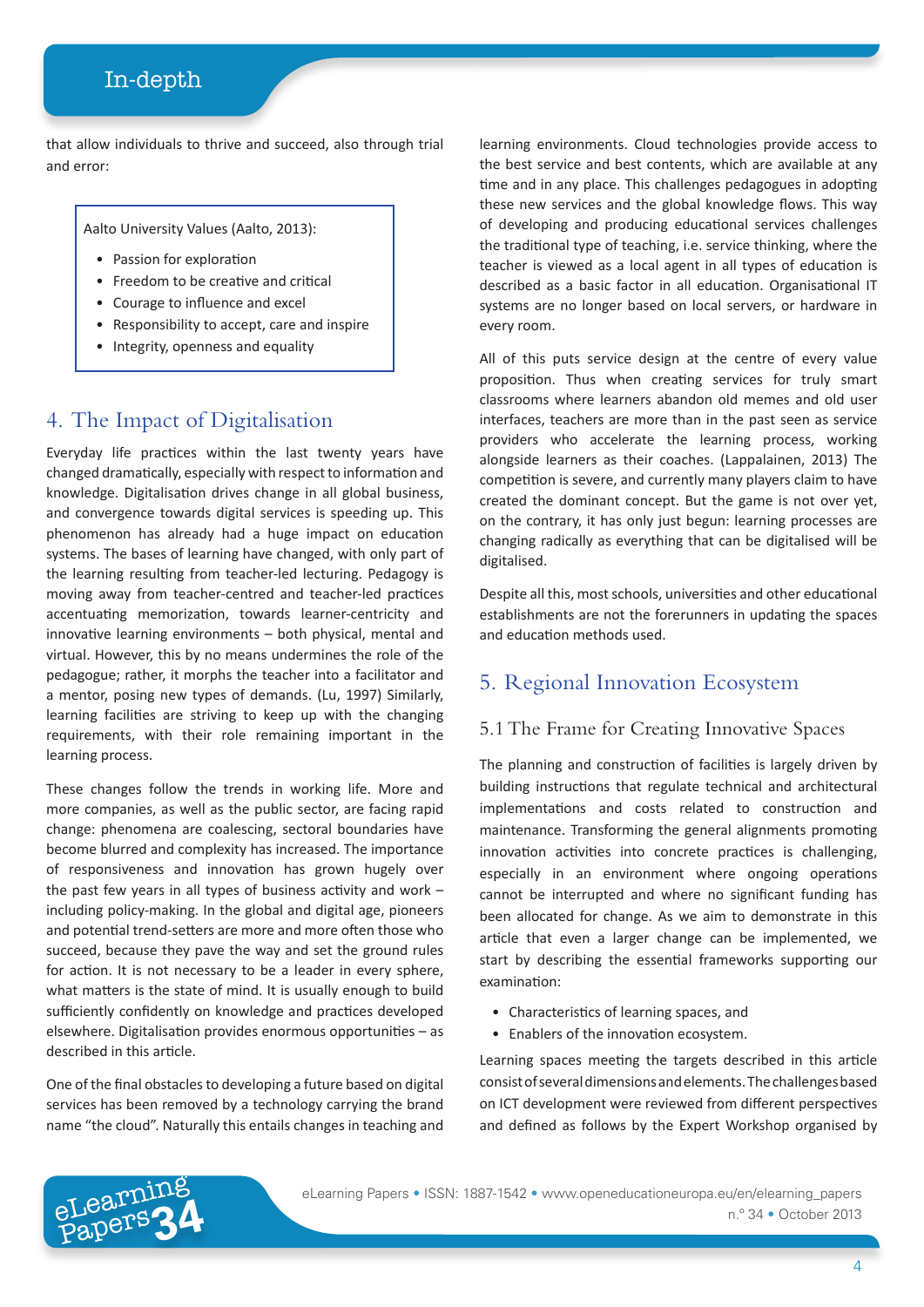IPTS in October 2005. Learning spaces put learners at the centre of learning, but, at the same time, conceives learning as a social process. Learners become co-producers in the learning process and not mere consumers of learning content. Learning spaces are comprised of the following dimensions (IPTS, 2006):

- Learning spaces are connected and social spaces;
- Learning spaces are personal digital spaces;
- Learning spaces are trusted spaces;
- Learning spaces are pleasant and emotional spaces;
- Learning spaces are learning spaces;
- Learning spaces are creative/flexible spaces;
- Learning spaces are open and reflexive spaces;
- Learning spaces are certified spaces;
- Learning spaces are knowledge management systems.

The Energizing Urban Ecosystems EUE research programme, as described later in this article, strengthens the already existing innovation hub with the selected forerunner themes on high international level. One of the key questions addresses the shifting of the emphasis of the strong research, education and corporate hub into a living and working hub that is characterized by entrepreneurial discovery and creative industries and that produces significantly more innovations than before. During the first year of the EUE programme, the academic and industrial researchers defined, under the guidance of Professor Pirjo Ståhle, the enablers of the innovation ecosystem. The following are focused on spaces:

- The need for modifiable and flexible spaces: (a) facilitate experimentations, (b) provide experiences in being empowered to act differently, (c) allow to reflect meanings and values of identity, (d) develop and maintain platforms that offer resources for users to select, utilize, modify and create;
- The need of intelligent spaces: (a) prototype technological solutions, (b) create platforms for people on building various meanings;
- The need of attracting spaces: (a) use something inspiring and unique through design, art and ergonomics.

These bring new angles and perspectives compared with traditional space design.

Also architectural competitions have proved to be effective ways of pursuing new approaches and solutions. As an example of this, Aalto University Properties Ltd arranged in 2012-2013 a competition for designing a lively central campus area for Aalto University and its new main building. The amount of floor area

eLearning

to be located in the competition area is between 48,000 – 52,000 m2 (gross floor area) around the new metro station. In addition to common criteria in these types of architectural assignments, the Competition Programme highlighted the following learning environment criteria:

A learning environment of the future will integrate public and semi-public facilities, service producers and users. A shift is underway from the traditional, instructor-centric notion of teaching toward a new focus on students as active subjects. One of the tasks of universities is now to support group-based learning activities. Reaching this objective requires comprehensive re-examination of the current learning environment. In addition to lecture halls, studios and laboratories, learning is understood as taking place in various unofficial encounters and situations. The facilities should, therefore, promote and support active collaboration and interaction. The objective is to find new concepts and create a lively and interactive environment for research and learning activities wherein work, studies, leisure and living are interwoven in a natural way and create the foundation for a university city of the future. (Competition Programme, 2012)

The Competition Programme also stressed usability as a learning environment by requesting that the solution:

- 1. Should promote the culture of the entire innovation community: multidisciplinary international cooperation, joint projects and occasional encounters;
- 2. Develops a basic solution for connecting indoor and outdoor areas in all weather conditions;
- 3. Should provide a suitable range of spatial solutions for all members of the Otaniemi community, with smooth and effortless connections between the various components;
- 4. Represents innovative values that promote international visibility and increase the appeal of the campus.

#### 5.2 Ecosystem Thinking

Grand societal challenges are typically extremely complex by nature. Therefore, the related solutions call for unprejudiced learning, that is, reflection of new opportunities and research in multi-dimensional co-creation teams and networks. Significant learning takes place as part of large innovation ecosystems.

Professor Martin Curley, Director of Intel Labs Europe, challenged the readers of the EU Open Innovation Yearbook 2012: "Open Innovation 2.0 could be defined as the fusion

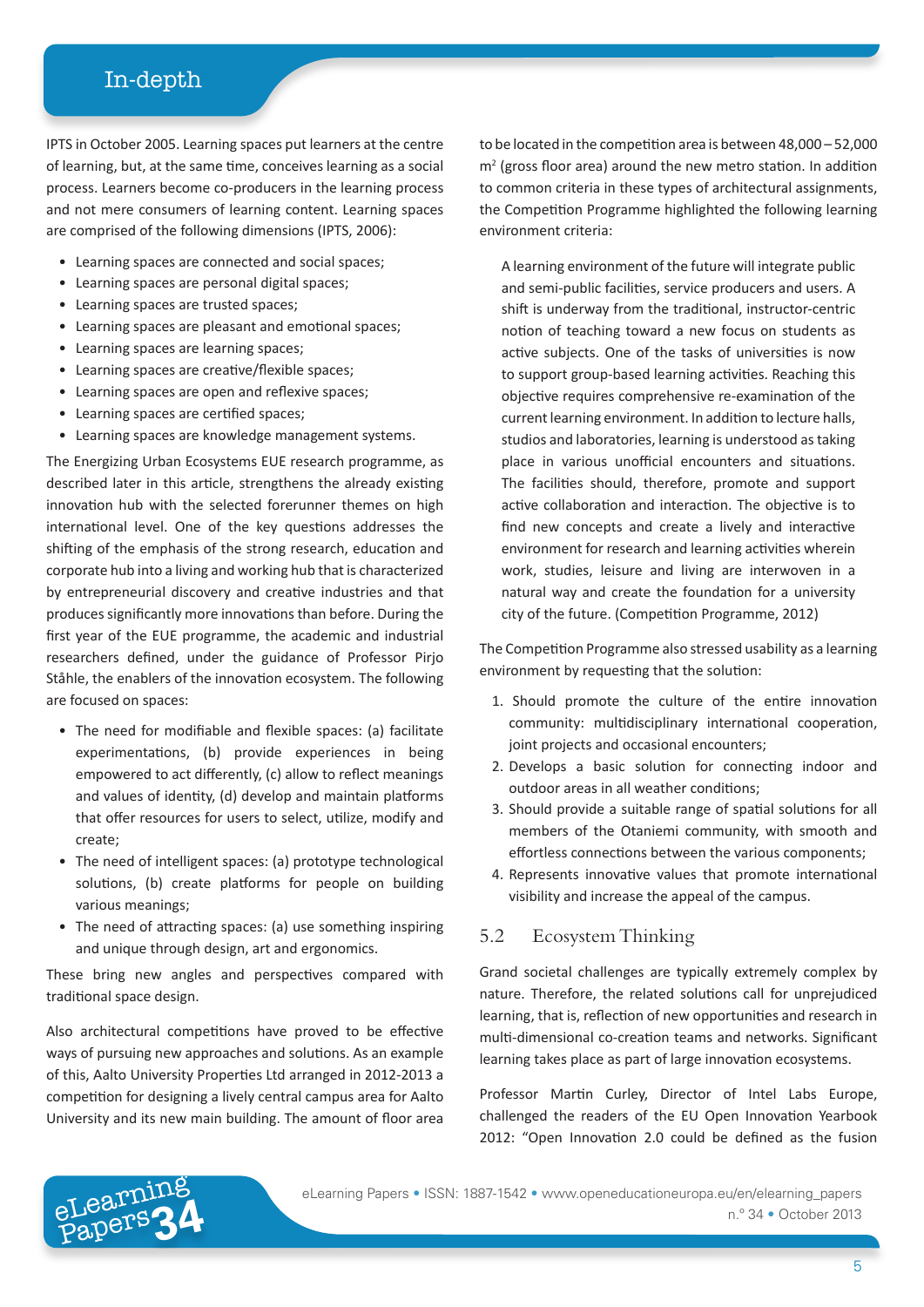of Henry Chesbrough's open innovation concept and Henry Etzkowitz's triple helix innovation concept. Triple Helix is about achieving structural innovation improvements through proactive collaborations between industry, academia, and government. The impact of this collaborative innovation goes well beyond the scope of what any organisation could achieve on their own." (Curley, 2012)

Ecosystem is a buzzword we see often in today's media. A natural ecosystem is defined as a biological community of interacting organisms together with their physical environment. In the same way, a business ecosystem is "the network of buyers, suppliers and makers of related products or services" together with the socio-economic environment, including the institutional and regulatory framework. A digital ecosystem is a self-organising digital infrastructure aimed at creating a digital environment for networked organisations that supports the cooperation, the knowledge sharing, the development of open and adaptive technologies and evolutionary business models. (European Commission, 2012)

Professor C.K. Prahalad gave a clear message to universities by defining three critical aspects of innovation and value creation: 1) Value will increasingly be co-created with customers. 2) No single firm has the knowledge, skills, and resources it needs to co-create value with customers. 3) The emerging markets can be a source of innovation. One of his main conclusions should be taken into particularly thorough consideration in creating the new role for universities: The competitive arena is shifting from a product-centric paradigm of value creation to a personalized experience-centric view of value creation. (Prahalad, 2008)

The ecosystem thinking sets new guidelines for learning environments. An effective learning environment incorporates operative methods that elicit new insights and stimulate individuals to exceed their own limits. Typically coincidental encounters and interactive processes fostering surprising innovative angles elicit curiosity and inspiration. A successful learning environment is characterized by myriad events that could be described as creative tension.

Uncertainty factors, doubts and tensions are present in all interpersonal activities. The point is to modify tensions, in particular, so that they serve as a source of creativity and innovation, and so that the principles of the learning organisation are followed. The creative process itself becomes a clearly creative tension that can be applied to change activities in systems and to change systems as a whole. It is important

to adopt methods and concepts that increase the amount of learning, raise its quality and enhance sustainable social development.

Universities with all their stakeholders should thoroughly explore regional innovation ecosystems and the role, importance, activity, spatial solutions and success enablers of communities and institutions that spur new and dynamic innovation activity in such ecosystems. Especially the educational institutions should focus on the new mind-set and environment required for user-centric design, co-creation and rapid piloting.

The recent development has throughout the world led to new operational units with flexible entities characterized by a strong collaborative approach in all their activities. The examples include: Incubators and Accelerators, Living Labs, Entrepreneurial Hubs, Development Labs, Social Innovation Labs, Fab Labs, Societal Innovation Learning Camps and Future Centers. They usually operate as associated entities of universities, municipalities and businesses. They combine new and open operating practices, use of social media, new intellectual property rights and funding practices, a broad stakeholder network and entrepreneurship.

#### 5.3 Aalto Pioneering the European University Reform

The explosive increase in the amount of available information, continuously tightening competition, and the European economic crisis have also forced universities to rethink their operations, structures and management cultures. Today's university operations are generally characterized by fragmentation: units are too small and efficiency measurements guide them too much towards independent scientific publications and projects accentuating their own operations. New significance can only be created, first and foremost, by drawing on solid research expertise and both cross-disciplinary and international collaboration envisioning innovative research initiatives.

An essential principle in the EU programme period 2014-2020 is Smart Specialisation and it should be visible also in university activities. One should know and dare specialize and collaborate openly, much more than before. The desired change requires a new attitude also from financiers and university management. Our eyes must open to the huge global opportunities, and all the parties involved should be both bold and capable enough to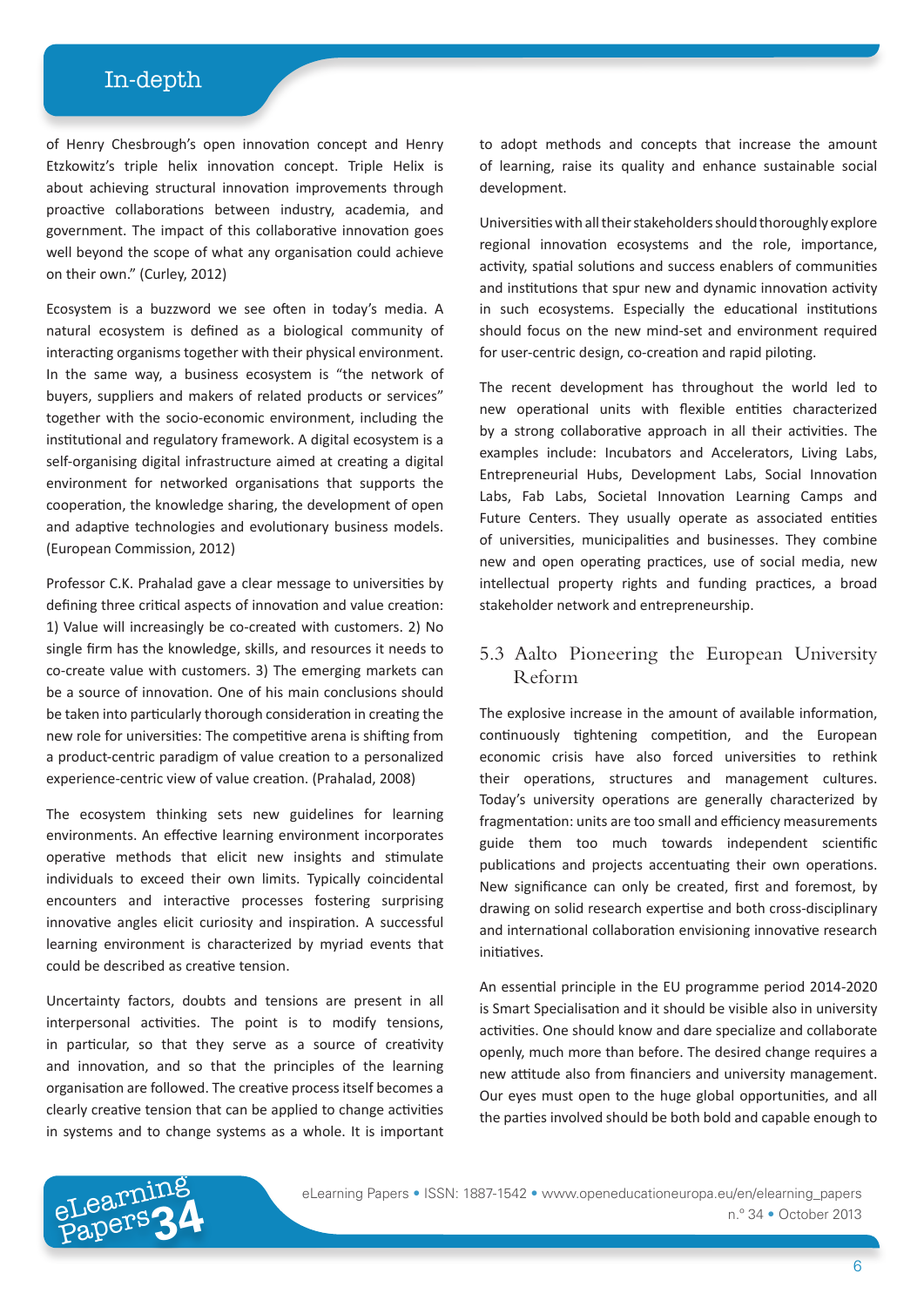create a system of mega-endeavours. With this term we refer to entities comprised of several projects, an orchestrated portfolio of projects operating on the basis of strategic partnerships. This system is built both on the in-depth research activities within diverse disciplines, and multi- and inter-disciplinary collaboration between diverse disciplines. This preferred development also calls for a new university culture capable of challenging the traditional ways of working and thinking. Universities need to begin recognizing new innovative landscapes as immense opportunities, now more than ever.

Universities are challenged especially by the creation of new learning environments in practice. Our case examples illustrate how theory moulds into practice: Aalto University – the merger of Helsinki University of Technology, Helsinki School of Economics and the University of Art and Design Helsinki – started its operation in January 2010. The period of planning the merger did not extend long; more important was inspiring and creating a foundation for active initiative within the entire university community along with its stakeholder groups. To provide a mental incentive for its community, the university wanted to signal its excellence as a forum of materializing dreams.

Aalto University set a target to create a solid foundation for societal impact by integrating the separate activities of different departments and other units and to develop synergistically connected entities securing prerequisites for close universityindustry cooperation in the spirit of the Knowledge Triangle. Such entities were defined as:

- 1. Aalto University Factories;
- 2. The Learning Center;
- 3. Open Innovation Activities;
- 4. Strategic Partnerships.

Aalto University on a broad scale has developed its activities towards being a real life living lab. On the other hand, several units within Aalto are already running subject-focused living lab operations. The need to create a cross-disciplinary operating culture that examines societal phenomena multi-disciplinarily has been documented in Aalto's strategic alignments. Upon University transformation, we have drawn guidelines depicting, what is meant by networked Aalto Living Labs and other open innovation operations (Figure 1). At the same time, this materializes as intensified collaboration between diverse operators from the different parts of the University with the aim of increasing societal interaction with and impact on society significantly. The concept and its activities are based on

university-level research, development and innovation (RDI). Open Innovation integrating research, teaching, learning and different collaborative developments is a feature characterizing all these activities.

These all are new openings based on the existing Aalto strengths and activities, as well as the defined development needs. However, making new organisational structures is not a priority activity. Instead, the first phase of the strategy process has stressed the definition of the Aalto Vision 2020, based on the general aims and objectives set by the Aalto Board and the review and planning process integrating different elements within the University activity spectrum.



Figure 1: Aalto Impacts Working Culture: Four Methodological Areas to Be Developed and Integrated.

Within the three missions of universities (research, education and societal interaction), the work for the transformation plan has followed the following route: defining (a) vision 2020, (b) concepts and processes, (c) culture and capabilities, (d) structures. In increasing the societal impact of Aalto, the guiding principle has been that research conducted by all Aalto units serves as an essential channel increasing societal impact. In addition, special emphasis is all the time on developing the higher education and innovation theories in parallel with implementation and also rapid prototyping, i.e. making things happen and learning by doing from new experiments.

n.º 34 • October 2013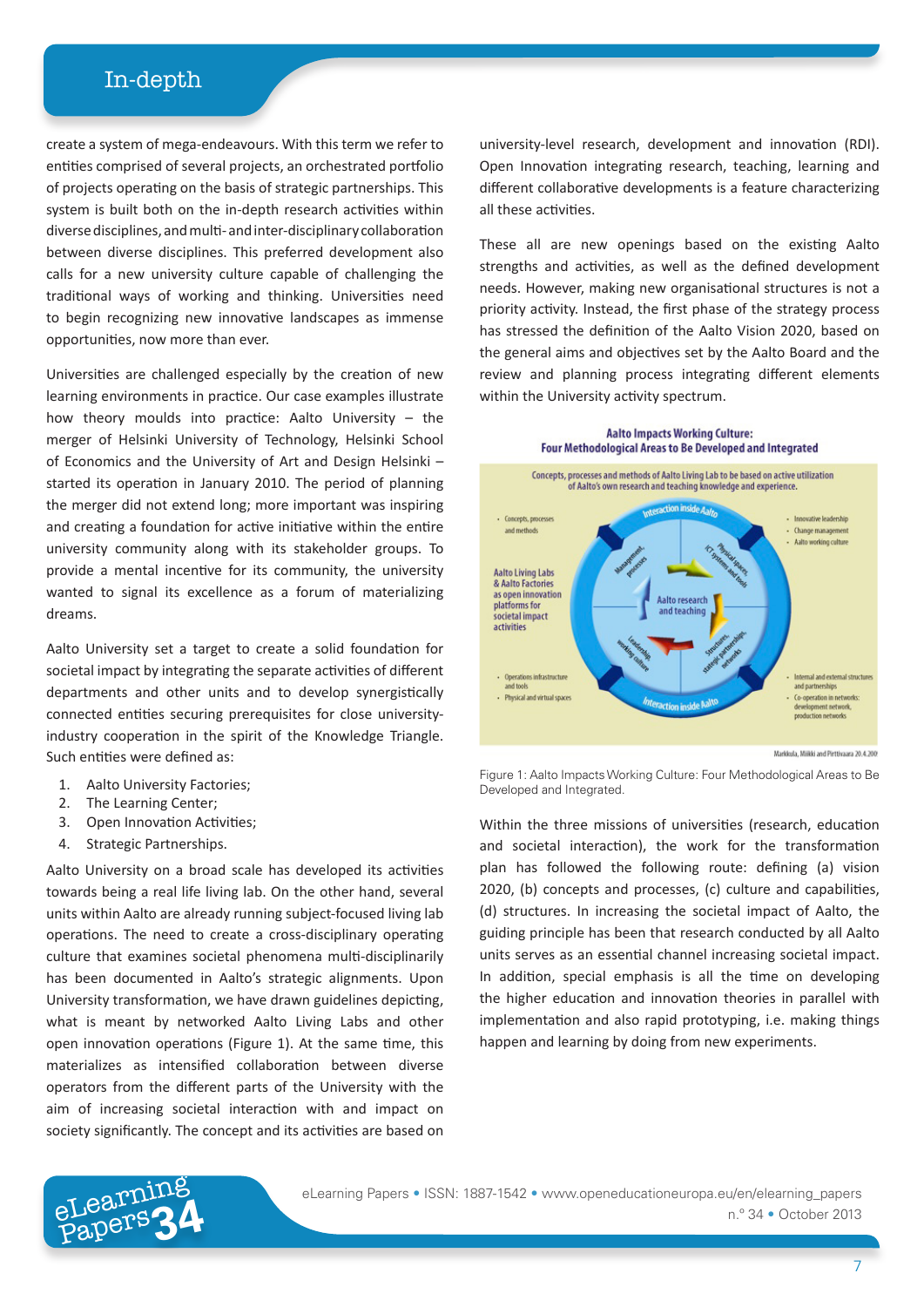#### 6 Regional Innovation Ecosystem around the Aalto Campus

#### 6.1 The Research Programme "Energizing Urban Ecosystems"

Energizing Urban Ecosystems, EUE, is a Finnish 4-year research program for 2012-2015, with 20 MEUR funding, with 50 % of the funding coming from industry and the other 50% from public bodies including Tekes, Espoo City and Aalto University. The EUE program has brought together a broad group of researchers, innovators, business interests and civil sector participants to pursue its ambitious objectives. The program is organised through RYM SHOK, the Strategic Centre for Science, Technology and Innovation for the Built Environment.

The special focus of the EUE research is the T3 area (Otaniemi, Keilaniemi, Tapiola) in Espoo, Fin-land's and also northern Europe's most significant concentration of innovation resources and activities (an area of about 5 km2). According to the plans, within the next 10 years, there will be new investments of about 5 BEUR: metro, tunnel construction of ring road, other infra, housing, office and business buildings, public services, university buildings, sports, cultural facilities and others. However, the most important driver of change is the mentality towards innovation and entrepreneurial discovery.

This T3, the innovation triangle, forms an ideal landscape for prototyping potentially valuable innovation methodologies and technologies in real-life test beds. The program will create an internationally recognized and multi-disciplinary hub of excellence for urban development in Finland, working through a globally networked cooperation platform for R&D projects in urban development. EUE will create and apply operational models and solutions to the challenges posed by urbanization. The goal is to create user-centric and competitive urban solution concepts applicable to both existing and new areas. Solutions for smart urbanization, orchestrated innovation activities, energy use and mobility will be integrated into the design of the built environment, land use and ecosystems of service production. This research will create a powerful research-based practice for actively building the pioneering smart city-region.

Within the EUE program, the Regional Innovation Ecosystem (RIE) work package has brought together diverse technologies and methodologies for new urban design and development. In this inno¬vation-enabling environment, the EUE program

eLearning

demonstrates how to effectively implement the key enabling success factors of the Europe 2020 strategy, and how an updated triple helix model supported by the Knowledge Triangle approach can enhance collaboration between the city, universities, research institutes and diverse enterprises throughout this regional innovation ecosystem.

From the perspective of Horizon 2020, the EUE program is highly relevant for achieving European goals. In the EUE program, we see how value can be co-created with customers and stakeholders, how the orchestration of support infrastructure between participating partners can create synergies in using knowledge, skills, and resources to co-create value with customers, and how experience-centric models of value creation can be applied. Looking at the relevance of the EUE programme to Horizon 2020, we see a number of important aspects, including:

- 1. Setting the example of a pioneering innovation region: how to create and maintain an effective regional innovation ecosystem;
- 2. Using Espoo T3 as a test bed for specific innovative practices: developing realistic, close-to-the-street innovations in practice, with measurable effect on the lives of citizens and stakeholders;
- 3. The potential for applying many of the technologies, methodologies, working processes and collaboration models developed here in other European regions;
- 4. The possible scaling of relevant concepts, working pro¬cesses, results, and research questions, whereby lessons learned here could become lessons to be learned elsewhere.

#### 6.2 Regional Information Modelling and Virtual Reality

The EUE program was launched in May 2012 and has moved forward in a number of ways, including its scientific research on regional information modelling integrated with virtual reality applications. The EUE research program adopts cutting-edge techniques for spatial data acquisition. These are applied to, and combined with, concepts for a digital ubiquitous ecosystem in Espoo City T3 area. The target application will be a mobile and virtual smart city model with geospatial virtual knowledge elements. Specific attention will be paid to aspects of usability and innovative visualisation for various user needs. By capturing the city's geometry and characteristics through laser scanning, the resulting model can be applied in an information modelling

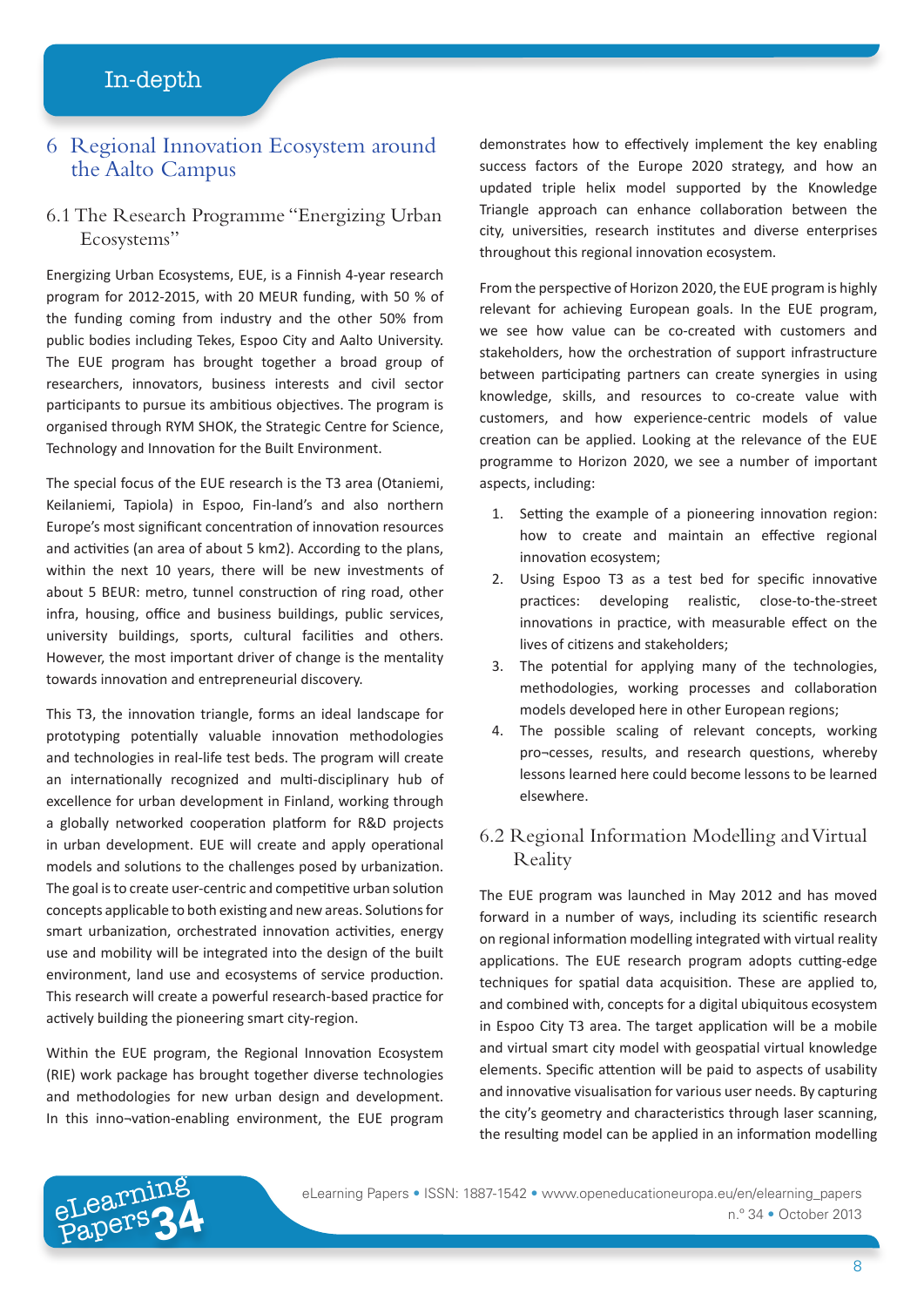process to conduct different kinds of analysis. The virtual pos¬sibly, photorealistic — models used as the basis for the regional information model create a virtual city, geometrically accurate and visually close-to-iden¬tical with the real one. This enables city planning, built environment and real estate management pro¬fessionals, as well as decision-makers and citizens, to use the model for diverse purposes.

As we have described in this article, the impacts of digitalization have been overwhelming in many activities – also in terms of innovation and learning. Universities should be the forerunners in applying latest scientific and technical research and innovation knowledge to real-life practices. An example of opening and testing potential opportunities is the work in the EUE of integrating real and virtual worlds. In practice, this means that university researchers and industrial professionals review physical, mental and virtual environments in parallel, i.e. as operational and learning spaces. An integral part of the ongoing EUE processes is the Meshmoon (a product of a SME called Adminotech) online virtual reality hosting system, which is based on on-demand cloud hosting technology and the open source realXtend Tundra software. The Research Institute of Measuring and Modelling for the Built Environment at Aalto University together with the Finnish Geodetic Institute are developing the concept of Regional Information Modelling, based on an open source virtual world application platform. Traditional Building Information Modelling (BIM) is used in controlling a single construction process in order to record physical and activity-based features in a digital form.

The resulting building information models become shared knowledge resources to support decision-making about a facility from earliest conceptual stages, through design and construction through its operational life and eventual demolition. Regional Information Model can be regarded as a similar presentation of a larger area of built environment, that can be further used e.g. for virtual city planning. The Regional Information Model could provide a reliable and trustworthy basis for lifetime engineering supporting new value-adding activities and decision-making. It could also create a novel platform for urban planning, where designers, civil engineers, city officials and inhabitants will be able to interact, exchange thoughts and study the evolving urban environment in a visual way with the help of accurate spatial data. (Hyyppä & Virtanen, 2013)

The starting point for the regional information modelling is the integration of existing building information models, different

eLearnin<br>Papers

spatial information systems, and state-of-the-art measuring techniques such as Mobile Laser Scanning, with virtual environments. This, in effect, creates a combination of the physical and virtual worlds. Within the EUE program, we have used these instruments in creating our virtual collaboration platforms (Figure 2). Online virtual reality hosting systems, like Meshmoon, are still fairly new technologies, but the potential is high. Updateability and availability are some of the major benefits of networked virtual environments, such as Meshmoon: the latest version of the model of the built environment could be in use within a few hours from completion. As the virtual environments can be viewed by several users simultaneously, the customer, contractor, users and decision makers can instantly discuss various aspects of the project online, enabling efficient cooperation. Demonstrations where the physical and virtual worlds meet provide an excellent foundation on which to present research results. Applications can be examined from a user's point of view before beginning the final development work. A demonstration can be used to reify and clarify the possibilities offered by a technology. (Hyyppä & Virtanen, 2013).

Aalto City Integrating Real and Virtual Worlds



Figure 2: Aalto City Integrating Real and Virtual Worlds.

#### 6.3 Aalto Innovation Garden and Aalto Design Factory

Aalto Innovation Garden is the new focal point of innovation buzz at Aalto Campus. Its core activities pivot around the Aalto Design Factory (ADF), the Startup Sauna (SS) and the Urban Mill (UM). Together these three co-working and co-creation spaces, and their common yards, form a networked physical, virtual and social Knowledge Triangle with its nodes focused on learning (main responsibility ADF), systemic innovation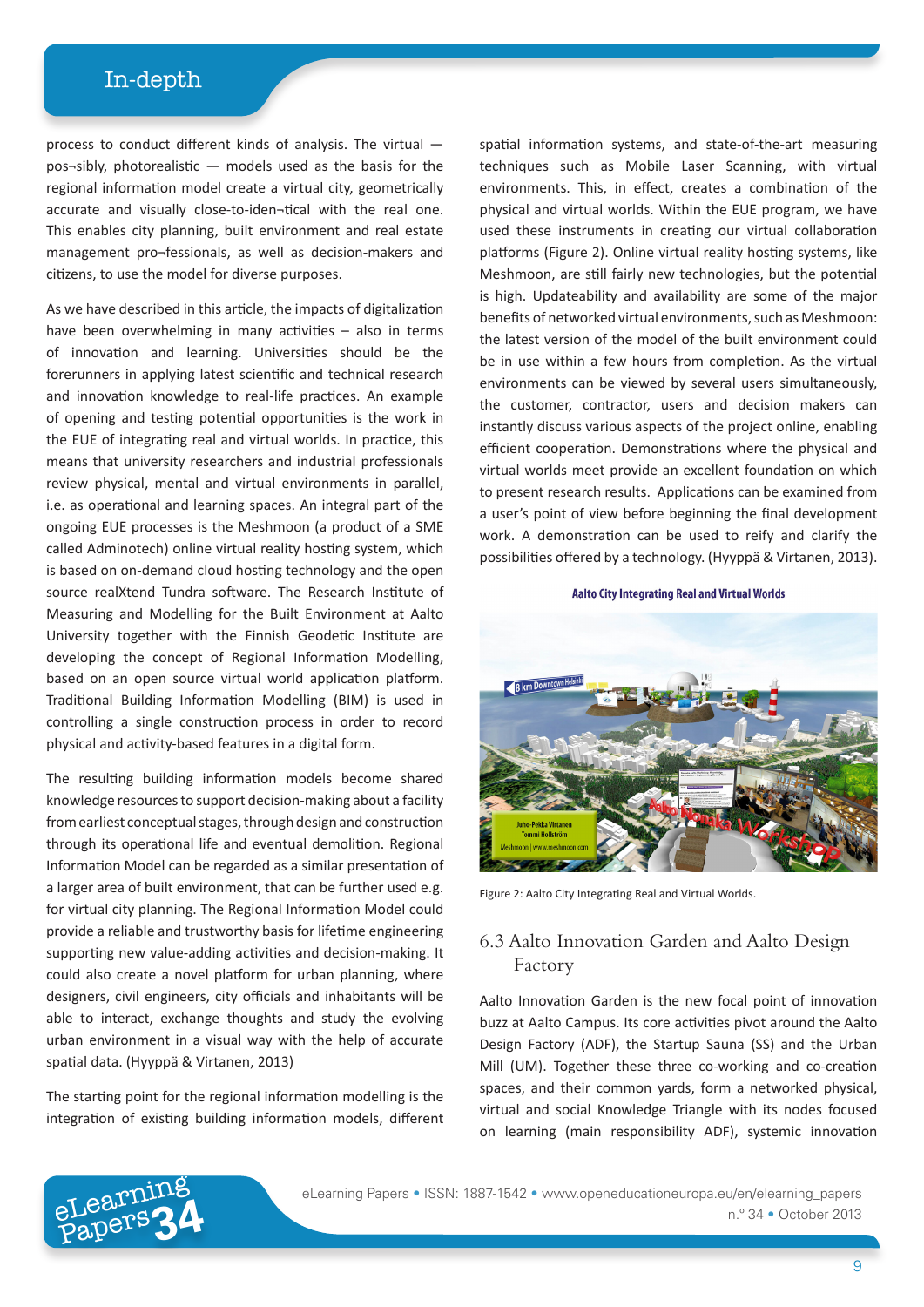(main responsibility UM) and new business creation (main responsibility SS). The operators of these spaces work daily and closely together. (ADF & SS & UM, 2013)

Startup Sauna, founded in 2010, is a non-profit organization for startups and aspiring entrepreneurs in Northern and Eastern Europe and Russia. The aim is to implement a blooming startup ecosystem and a pay-it-forward culture into the region in order to make it the best place for startups. The newly renovated Startup Sauna space is the meeting place for aspiring entrepreneurs in Northern Europe. The 1.500-m² co-working space is an old industry hall free for anybody interested to work at. In practice, Startup Sauna consists of three different operations:1) an internship program for aspiring entrepreneurs to work at high-growth companies in Helsinki and in Silicon Valley, 2) an accelerator program for early-stage startups where the companies receive coaching from experienced serial entrepreneurs and investors in an intense one-month program in Helsinki, and 3) The Slush conference, which brings together the early-stage startup ecosystem in the region to meet top-tier venture capitalists and media from around the world.

The activities are mainly self-organised by multi-disciplinary communities of practice and collaboration is facilitated through shared boundary objects. Their human-centered innovation orchestration approaches challenge the traditional institutioncentred Knowledge Triangle practices. (Mikkelä & Miikki, 2013) Factories are a strategic part of Aalto University's ecosystem, aiming at deep and sustainable social, cultural and economic impact. Factories provide physical and virtual facilities, coaching and facilitation to increase collaboration between academia, industry, and society (Triple Helix perspective). Factories enable and inspire knowledge co-creation and make Aalto more visible and easily accessible. They create the desired working and learning culture in the Aalto community, including all its stakeholders and customers.

By definition, Aalto Design Factory is an experimental co-creation platform for education, research and application of product design – where 'design' has a broad meaning. Three factories started their operations in the fall 2008: Design Factory, Service Factory and Media Factory. The factories serve as experimental platforms, showrooms and sources of inspiration for all the parties involved.

Aalto Design Factory is defined briefly as "A Passion-Based Co-Creation Platform" and "Expertise Value = hard x (soft)2". The following quotations sum up the opinions of thousands of ADF

users describing the multi-dimensional nature of innovative spaces. The Aalto Design Factory has been described as:

- A symbiosis of the state-of-the-art conceptual thinking and cross-disciplinary hands-on doing;
- A platform for experimental problem-based learning to promote better learning outcomes as well as enable experiments in industry-university collaboration;
- A place where students, teachers, researchers and industry partners can interact under the same roof. The place has its architecture and certain enabling and supporting technologies, but perhaps even more important are the soft issues – philosophy, attitudes, our ways of working;
- A second home for having fun, experimenting, failing fast and learning, asking for help from others, being openly curious, inspiring by example, being proactive, and taking initiative. (Aalto Design Factory Stories, 2013)

The following categories have been defined as the characteristic features of interaction within ADF community:

- Potential for Collaboration;
- Close community as a home base;
- Open Interaction;
- Diversity of the ADF community members;
- Importance of integrating with the ADF community;
- Importance of the atmosphere.

Some new developments for Aalto Design Factory's next step ADF 2.0 are already processing with even more ambitious goals, more aspiring people and more focused activities. ADF 2.0 will be building a world-class hub and community for Interdisciplinary Product Design in its widest meaning.

#### 6.4 The Urban Mill

The most visible outcome of the EUE pro¬gramme so far is the Urban Mill (UM). It is a thematic focal point and open innovation platform service for global urban innovators. The UM was established in early 2013.

The UM is also a co-working space, an innovation community, and a change orchestration tool. The UM aims to re-define the way in which people accomplish joint innovation work, and aims to make societal impact in a global urban context. It strives to be a point that people want to visit because it seems natural, special or relevant to them. The space is not only bringing single individuals together but also supporting to engage and energize people. (Mikkelä & Miikki, 2012a)



eLearning Papers • ISSN: 1887-1542 • www.openeducationeuropa.eu/en/elearning\_papers<br>Papers <sup>n.º</sup> 34 • October 2013 n.º 34 • October 2013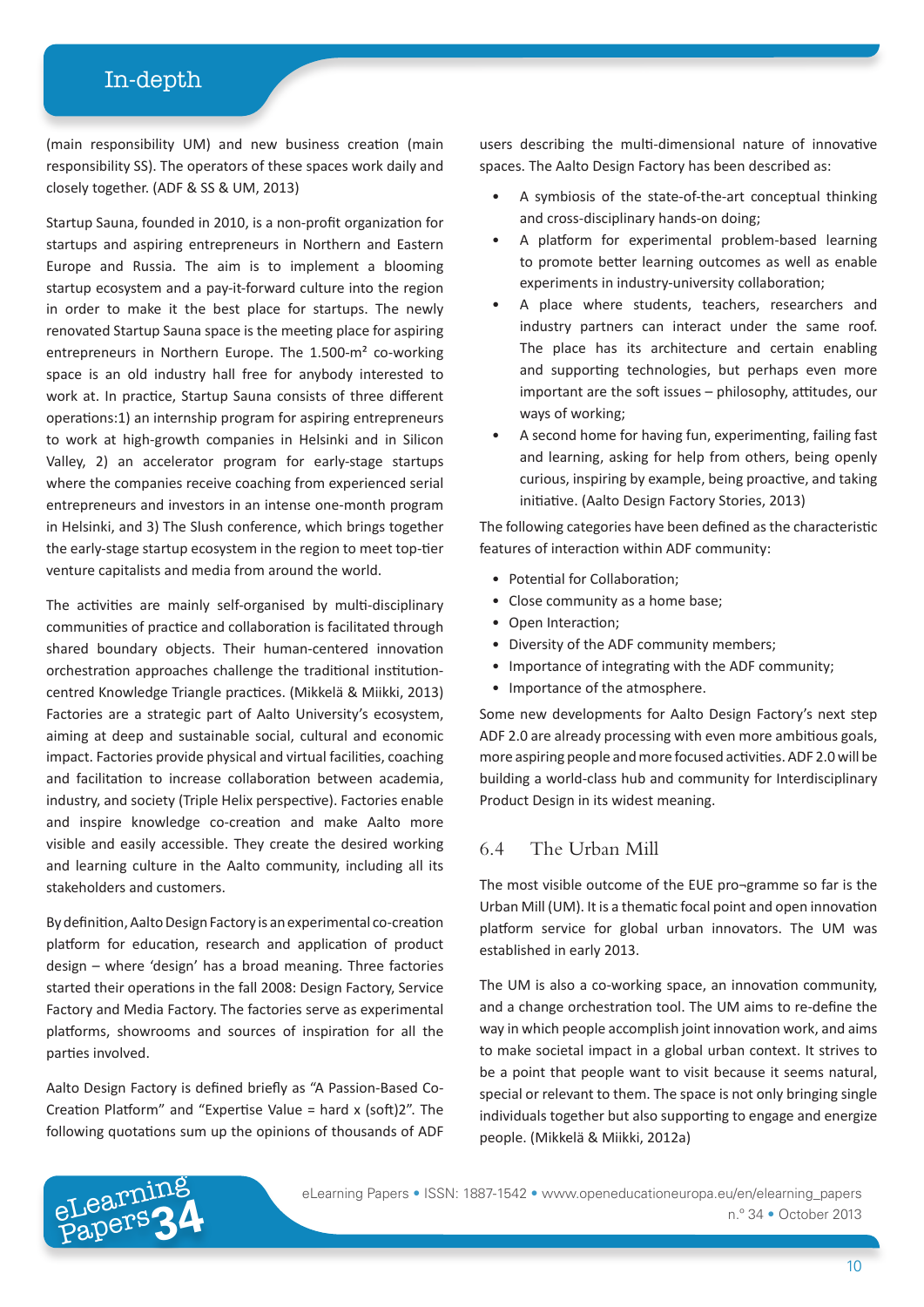According to the UM vision, a substantial amount of the cocreative knowledge work of the future is carried out in thematic RDI communities using smart co-working and co-creation spaces which are digitally supported, connected and globally distributed. Space concepts are seen as creative hybrids of physical, virtual and social dimensions. Each hybrid space has its own core working community, thematic properties, specific characteristics and functional role within their own network of other connected thematic spaces and within their respective ecosystems. (Mikkelä & Miikki, 2012b)

UM facilitates re-thinking how sustainable urban innovations can be pursued and how urban transformations are orchestrated. The UM community shares a common challenge, which is how to enhance the quality of urban life and services through ICT and built environment development, and how to orchestrate and energize urban ecosystems development. The UM itself is like a continuous facilitated innovation journey, where the collaborative actions and creative dialogue between different UM actors is boosted and facilitated by using physical, virtual and social boundary objects, like shared concepts, methods, probes, prototypes, demonstrations, test-beds and living labs. (Mikkelä & Miikki, 2013)

The Urban Mill's enabling service provision supports co-learning, co-design and co-effectuation of the user communities. As a connected smart space, the Mill acts also as a two-way interface to thematic creative social networks of its users and as a twoway interface to the relevant macro-context digital open data sources. This extensive connectedness supports space usage experiences and its users' own micro-context transformations before, during and after events held in its physical or virtual premises. (Miikki & Mikkelä 2012)

The core competence of the orchestration team centres on the organization of the right methods, tools and facilitation processes for help¬ing projects and partners achieve their objectives. The methods may range from tools and technologies for creative-problem-solving, user-centred co-creation, building syn¬ergies and breaking silos, dealing with resistance to change and creating breakthroughs in no-progress situations. In addition, a systemic learning infrastructure is needed to ensure effective learning, and to facilitate entrepreneurial learning – the rapid application of lessons learned within the ecosystem so that projects and players within can systematically benefit from each other's experience and expertise. (Markkula & Kune, 2012)

eLearnin<br>Papers

The process of creating something like Urban Mill is a novel example of the public-private partnership. The orchestrating initiator and driver taking also an operative risk of succeeding is a private company Järvelin Design Ltd, while the other main stakeholders involved are Aalto University, City of Espoo and RYM SHOK. This type of a setup has proved to be a dynamic foundation for the initiative and could be applied as a leading principle also in other contexts.

The theoretical background of the UM development is based on theories and concepts such as Nonaka's "Ba", Susan Star and James Griesemer's "Boundary Objects" and Joseph Pine's "Multiverse Framework". Figure 3 explains the context and main building blocks of the Urban Mill approach.





Energizing Urban Ecosystems Research Program 2012-2015 - Lars Miikki & Kari Mikkelä, Järvelin Design Ltd. 21.8.2012

Figure 3: Smart Networked Co-Working Space (Ba) Supporting Creative Knowledge Work.

The development process followed the principles of effectual entrepreneurship and lean start-up methodologies. The funding is mostly from the main users of the facilities, so no venture capital or direct public funding was needed. Sustainability factors are highly respected, the building is a former Technical Research Centre of Finland (VTT) testing laboratory facility in Otaniemi. The building was transformed into a 1300-m² flexible co-working and co-creation space by the pioneering Urban Mill community itself. Space elements and modules are flexible and multi-usable, and open to all regardless of who is hosting the sub space. Most of the furniture, technology and resources are recycled and shared among all users. Also fixed costs are shared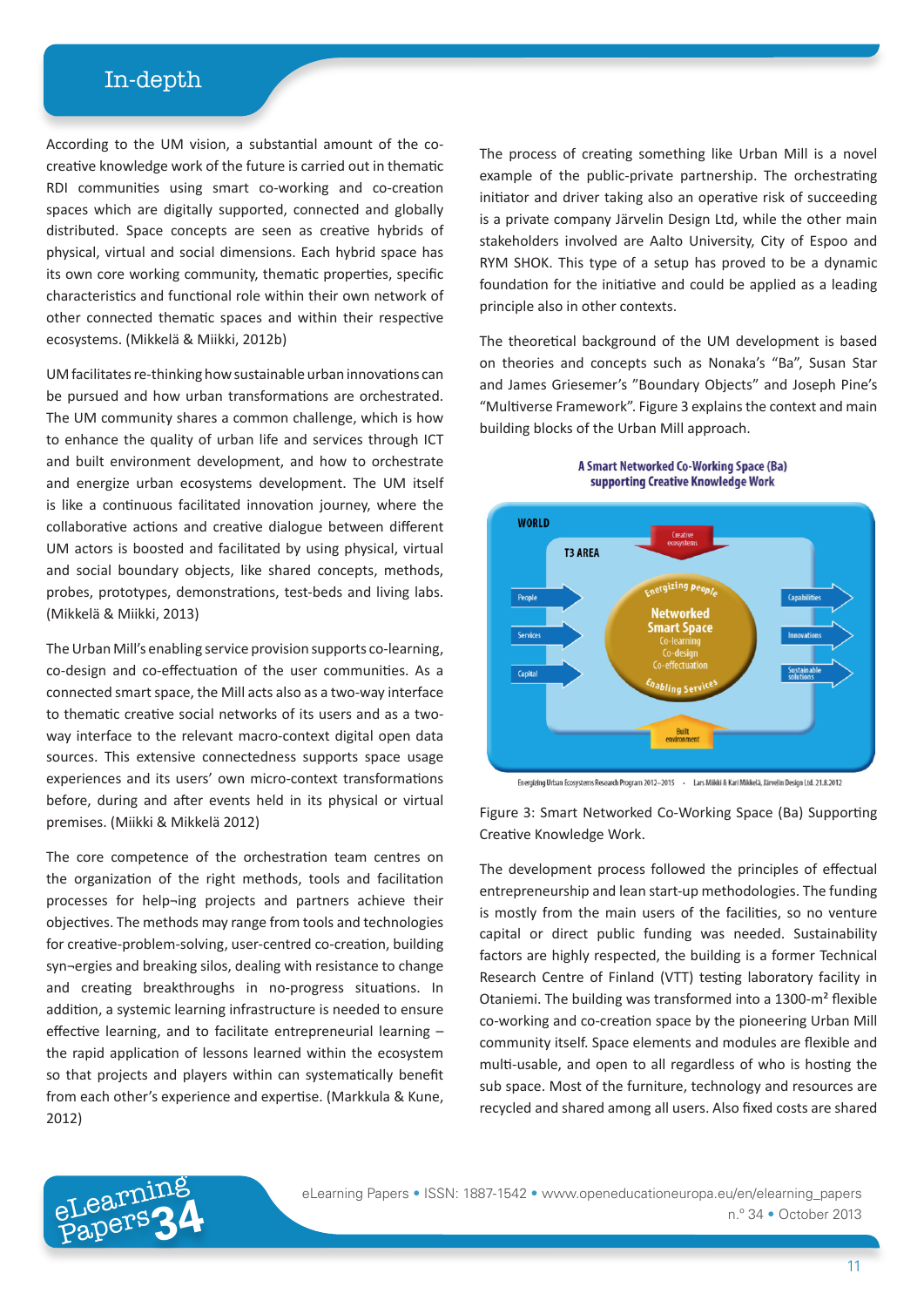and even some of the basic facility and special support services are co-produced on social exchange basis. (Kakko, 2013)

## 7. Conclusions

The Smart City concept has been one of the EU focus areas in driving smart and sustainable growth and improving quality of life. The enablers include investments in modern e-infrastructure and e-services, as well as in human and social capital. The driver of change is, above all, learning. Regional renewal capital and the effectiveness of innovation ecosystems lie at the core of this learning – targeted especially at modernising the Triple Helix collaboration culture and thus getting innovation out of research, as well as increasing regional responsiveness through citizen participation.

In the university-industry interface, knowledge exploitation and capacity-building processes are the important concepts, as well as exploration and knowledge co-creation. The innovative learning space tackles these challenges. Its practices are based on bottom-up self-renewing that takes into account the characteristics described in this article.

There is a need to create strong regional innovation ecosystems as platforms for learning and co-creation spaces, as well as test-beds for rapid prototyping of many types of user-driven innovations, based on transformative and scalable systems. They challenge top-down approaches inherited from the old, analogue world. While digitalisation is making service development more global than ever, Europe's position at the moment is not optimal: if we do not wake up, we cannot win the global race.

#### References

**Aalto. (2011),** Learning together, Aalto University Teaching and Education Evaluation TEE.

**Aalto (2013),** Aalto University Values. http://www.aalto.fi/en/ about/strategy, retrieved 15.8.2013.

**Aalto Design Factory Stories (2013),** Annual Report 2011- 2012.

**Aalto University Design Factory in the eyes of its community, (2011),** A report of a study conducted by Design Factory Research Team, 2011.

**ADF & SS & UM (2013)**, http://www.aaltodesignfactory. fi/, http://startupsauna.com/, http://urbanmill.org, retrieved 15.8.2013

**Arhio, K. (2007),** Luova laatu ja arvoinnovaatiot oppivan verkoston tuottamina. Tapaustutkimus rakennuspuutuoteteollisuuden verkostosta (Translated by P.L.: Creative quality and value innovations as products of the learning network), Jyväskylä University.

**Cagiltay, N. (2008),** Using learning styles theory in engineering education. European Journal of Engineering Education, 33(4), 415-424.

**Competition Programme (2012)**, Open international architectural design competition for Otaniemi central campus of Aalto University, http://campus2015.aalto.fi/en/documents, retrieved 15.8.2013.

**CoR (2013),** Committee of the Regions, Opinion "Closing the Innovation Divide" CdR 2414 final, rapporteur Markku Markkula.

**Curley, M. (2012),** Introduction, Open Innovation Yearbook 2012, European Commission.

**DG EAC (2012).** Technopolis & al, Education in the Knowledge Triangle, DG Education and Culture Framework Contract 02/10 – Lot 1, European Commission. European Commission.

**Goleman, D. & Boyatzis, R. & McKee, A. (2001),** Primal Leadership. The Hidden Driver of Great Performance. Harvard Business Review, December,41-45.



Papers**34** eLearning Papers • ISSN: 1887-1542 • www.openeducationeuropa.eu/en/elearning\_papers n.º 34 • October 2013